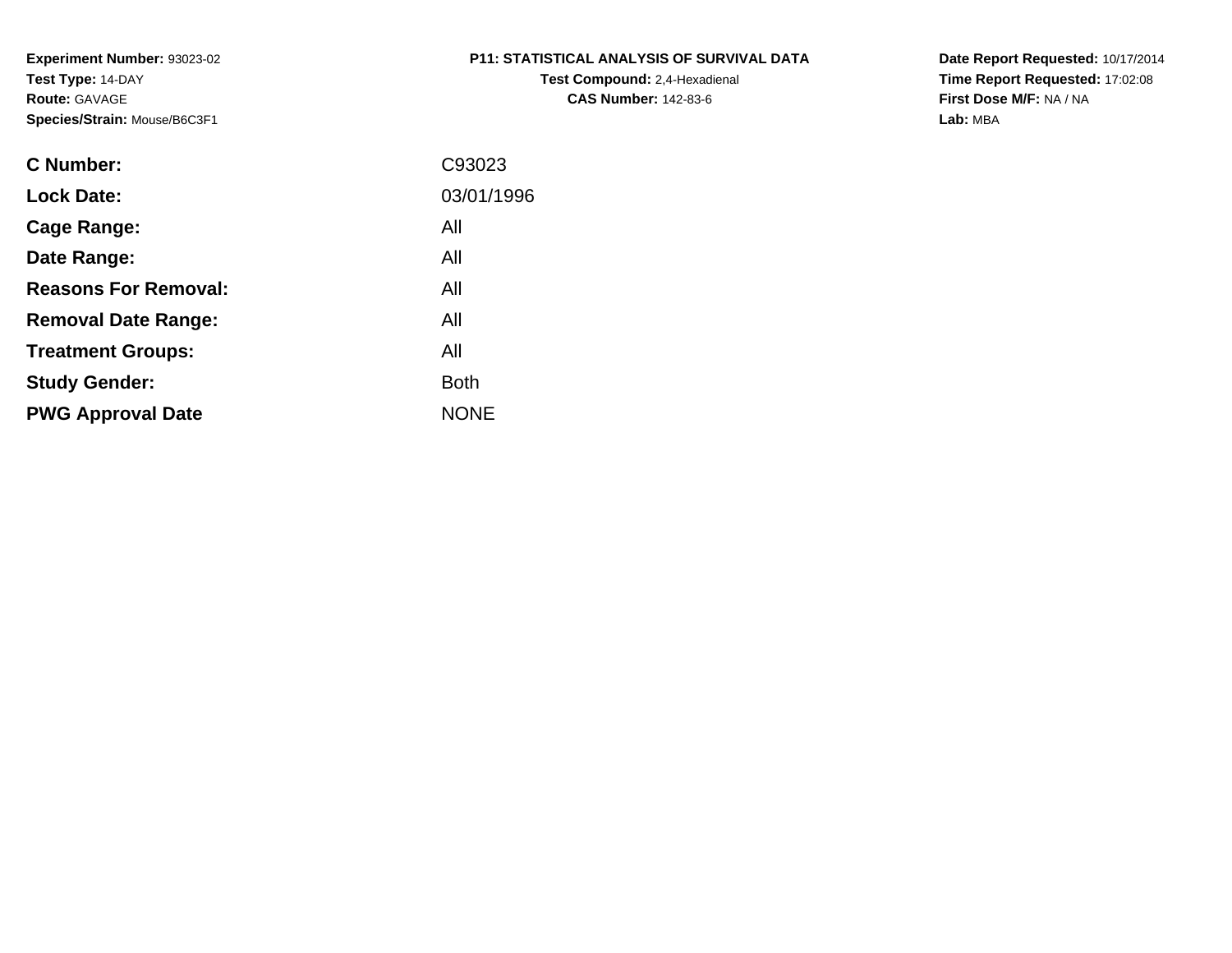# **P11: STATISTICAL ANALYSIS OF SURVIVAL DATA**

**Test Compound:** 2,4-Hexadienal **CAS Number:** 142-83-6

**Date Report Requested:** 10/17/2014**Time Report Requested:** 17:02:08**First Dose M/F:** NA / NA**Lab:** MBA

# **Male MOUSEFIRST TERMINAL SACRIFICE AT 17 DAYS**

|                               |                     | INDIVIDUAL SURVIVAL TIMES (DAYS) |                   |
|-------------------------------|---------------------|----------------------------------|-------------------|
| <b>MG/KG</b><br>$DOSE = 0.0$  |                     |                                  |                   |
| <b>TOTAL 5</b>                | UNCENSORED DEATHS 0 | CENSORED DEATHS 0                | <b>TERMINAL 5</b> |
| <b>UNCENSORED DEATH DAYS</b>  |                     |                                  |                   |
| none                          |                     |                                  |                   |
| <b>CENSORED DEATH DAYS</b>    |                     |                                  |                   |
| none                          |                     |                                  |                   |
| $DOSE = 3.0$<br><b>MG/KG</b>  |                     |                                  |                   |
| <b>TOTAL 5</b>                | UNCENSORED DEATHS 0 | <b>CENSORED DEATHS 0</b>         | <b>TERMINAL 5</b> |
| <b>UNCENSORED DEATH DAYS</b>  |                     |                                  |                   |
| none                          |                     |                                  |                   |
| <b>CENSORED DEATH DAYS</b>    |                     |                                  |                   |
| none                          |                     |                                  |                   |
| $DOSE = 9.0$<br><b>MG/KG</b>  |                     |                                  |                   |
| <b>TOTAL 5</b>                | UNCENSORED DEATHS 0 | <b>CENSORED DEATHS 0</b>         | <b>TERMINAL 5</b> |
| <b>UNCENSORED DEATH DAYS</b>  |                     |                                  |                   |
| none                          |                     |                                  |                   |
| <b>CENSORED DEATH DAYS</b>    |                     |                                  |                   |
| none                          |                     |                                  |                   |
| $DOSE = 27.0$<br><b>MG/KG</b> |                     |                                  |                   |
| TOTAL <sub>5</sub>            | UNCENSORED DEATHS 0 | <b>CENSORED DEATHS 0</b>         | <b>TERMINAL 5</b> |
| <b>UNCENSORED DEATH DAYS</b>  |                     |                                  |                   |
| none                          |                     |                                  |                   |
| <b>CENSORED DEATH DAYS</b>    |                     |                                  |                   |
| none                          |                     |                                  |                   |

(A) FIRST TERMINAL SACRIFICE

(B) THE FIRST ENTRY IS THE TREND TEST (TARONE, 1975) RESULT. SUBSEQUENT ENTRIES ARE THE RESULTS OF PAIRWISE TESTS (COX, 1972). NEGATIVE TRENDS ARE INDICATED BY "N".

(C) MEAN OF ALL UNCENSORED DEATHS PRIOR TO TERMINAL SACRIFICE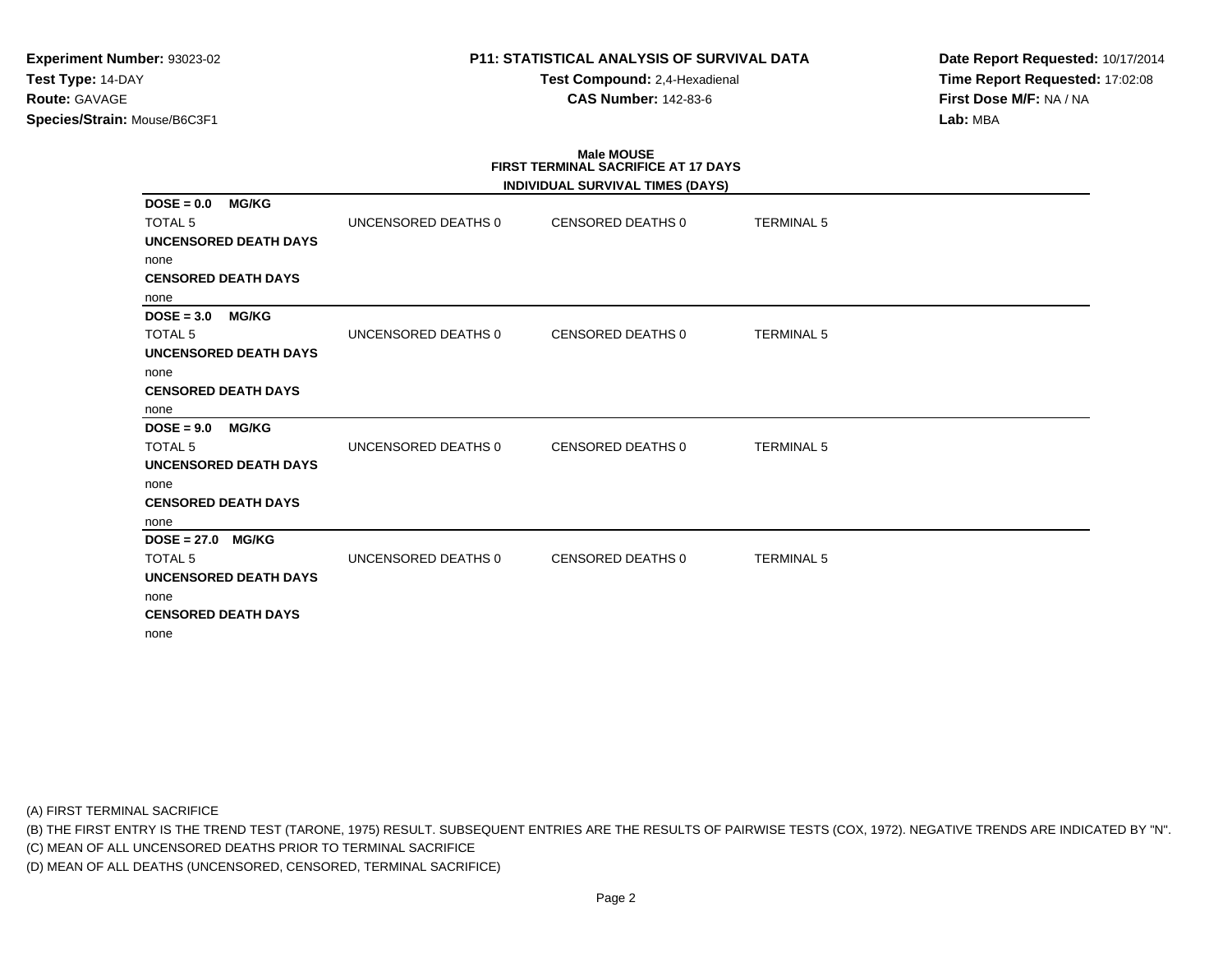# **P11: STATISTICAL ANALYSIS OF SURVIVAL DATA**

**Test Compound:** 2,4-Hexadienal **CAS Number:** 142-83-6

**Date Report Requested:** 10/17/2014**Time Report Requested:** 17:02:08**First Dose M/F:** NA / NA**Lab:** MBA

# **Male MOUSE FIRST TERMINAL SACRIFICE AT 17 DAYSINDIVIDUAL SURVIVAL TIMES (DAYS)**

| <b>MG/KG</b><br>$DOSE = 80.0$ |                            |                   |                   |  |
|-------------------------------|----------------------------|-------------------|-------------------|--|
| <b>TOTAL 5</b>                | UNCENSORED DEATHS 0        | CENSORED DEATHS 0 | TERMINAL 5        |  |
| <b>UNCENSORED DEATH DAYS</b>  |                            |                   |                   |  |
| none                          |                            |                   |                   |  |
| <b>CENSORED DEATH DAYS</b>    |                            |                   |                   |  |
| none                          |                            |                   |                   |  |
|                               |                            |                   |                   |  |
| $DOSE = 240.0$ MG/KG          |                            |                   |                   |  |
| <b>TOTAL 5</b>                | <b>UNCENSORED DEATHS 1</b> | CENSORED DEATHS 0 | <b>TERMINAL 4</b> |  |
| UNCENSORED DEATH DAYS         |                            |                   |                   |  |
| 7                             |                            |                   |                   |  |
| <b>CENSORED DEATH DAYS</b>    |                            |                   |                   |  |

(A) FIRST TERMINAL SACRIFICE

(B) THE FIRST ENTRY IS THE TREND TEST (TARONE, 1975) RESULT. SUBSEQUENT ENTRIES ARE THE RESULTS OF PAIRWISE TESTS (COX, 1972). NEGATIVE TRENDS ARE INDICATED BY "N".

(C) MEAN OF ALL UNCENSORED DEATHS PRIOR TO TERMINAL SACRIFICE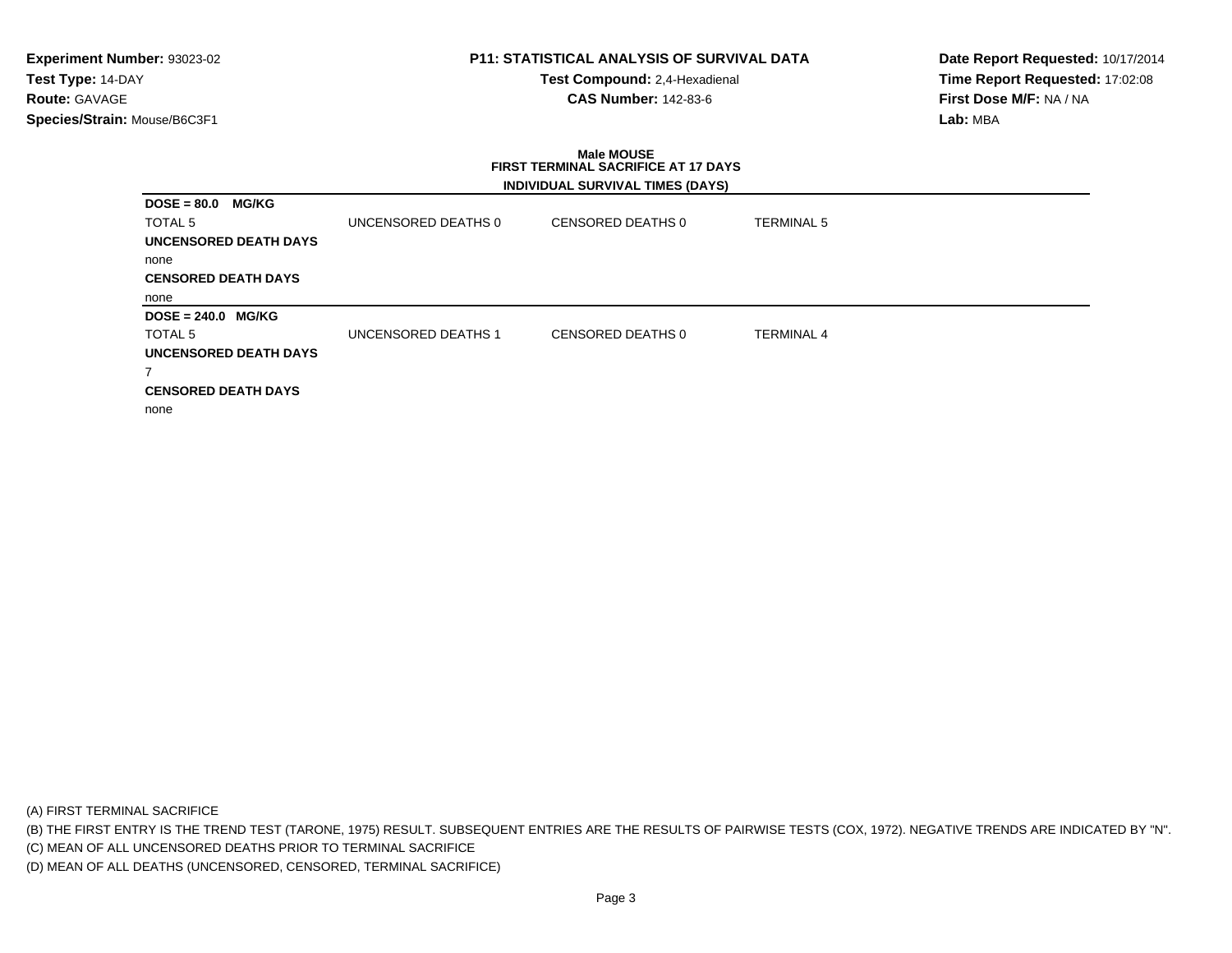# **P11: STATISTICAL ANALYSIS OF SURVIVAL DATA**

**Test Compound:** 2,4-Hexadienal

**CAS Number:** 142-83-6

**Date Report Requested:** 10/17/2014**Time Report Requested:** 17:02:08**First Dose M/F:** NA / NA**Lab:** MBA

#### **Male MOUSEFIRST TERMINAL SACRIFICE AT 17 DAYS**

# **KAPLAN-MEIER SURVIVAL PROBABILITY ESTIMATES (%)**

|      | <b>DOSE</b><br>TIME (DAYS) |  |       |       |       |       |       |       |       |       |       |       |
|------|----------------------------|--|-------|-------|-------|-------|-------|-------|-------|-------|-------|-------|
|      |                            |  |       |       |       | 8     | 10    | 12    | 14    | 16    | 18    | 17(A) |
| 0.0  | <b>MG/KG</b>               |  | 100.0 | 100.0 | 100.0 | 100.0 | 100.0 | 100.0 | 100.0 | 100.0 | 100.0 | 100.0 |
| 3.0  | MG/KG                      |  | 100.0 | 100.0 | 100.0 | 100.0 | 100.0 | 100.0 | 100.0 | 100.0 | 100.0 | 100.0 |
| 9.0  | <b>MG/KG</b>               |  | 100.0 | 100.0 | 100.0 | 100.0 | 100.0 | 100.0 | 100.0 | 100.0 | 100.0 | 100.0 |
|      | 27.0 MG/KG                 |  | 100.0 | 100.0 | 100.0 | 100.0 | 100.0 | 100.0 | 100.0 | 100.0 | 100.0 | 100.0 |
| 80.0 | <b>MG/KG</b>               |  | 100.0 | 100.0 | 100.0 | 100.0 | 100.0 | 100.0 | 100.0 | 100.0 | 100.0 | 100.0 |
|      | 240.0 MG/KG                |  | 100.0 | 100.0 | 100.0 | 80.0  | 80.0  | 80.0  | 80.0  | 80.0  | 80.0  | 80.0  |

(A) FIRST TERMINAL SACRIFICE

(B) THE FIRST ENTRY IS THE TREND TEST (TARONE, 1975) RESULT. SUBSEQUENT ENTRIES ARE THE RESULTS OF PAIRWISE TESTS (COX, 1972). NEGATIVE TRENDS ARE INDICATED BY "N".

(C) MEAN OF ALL UNCENSORED DEATHS PRIOR TO TERMINAL SACRIFICE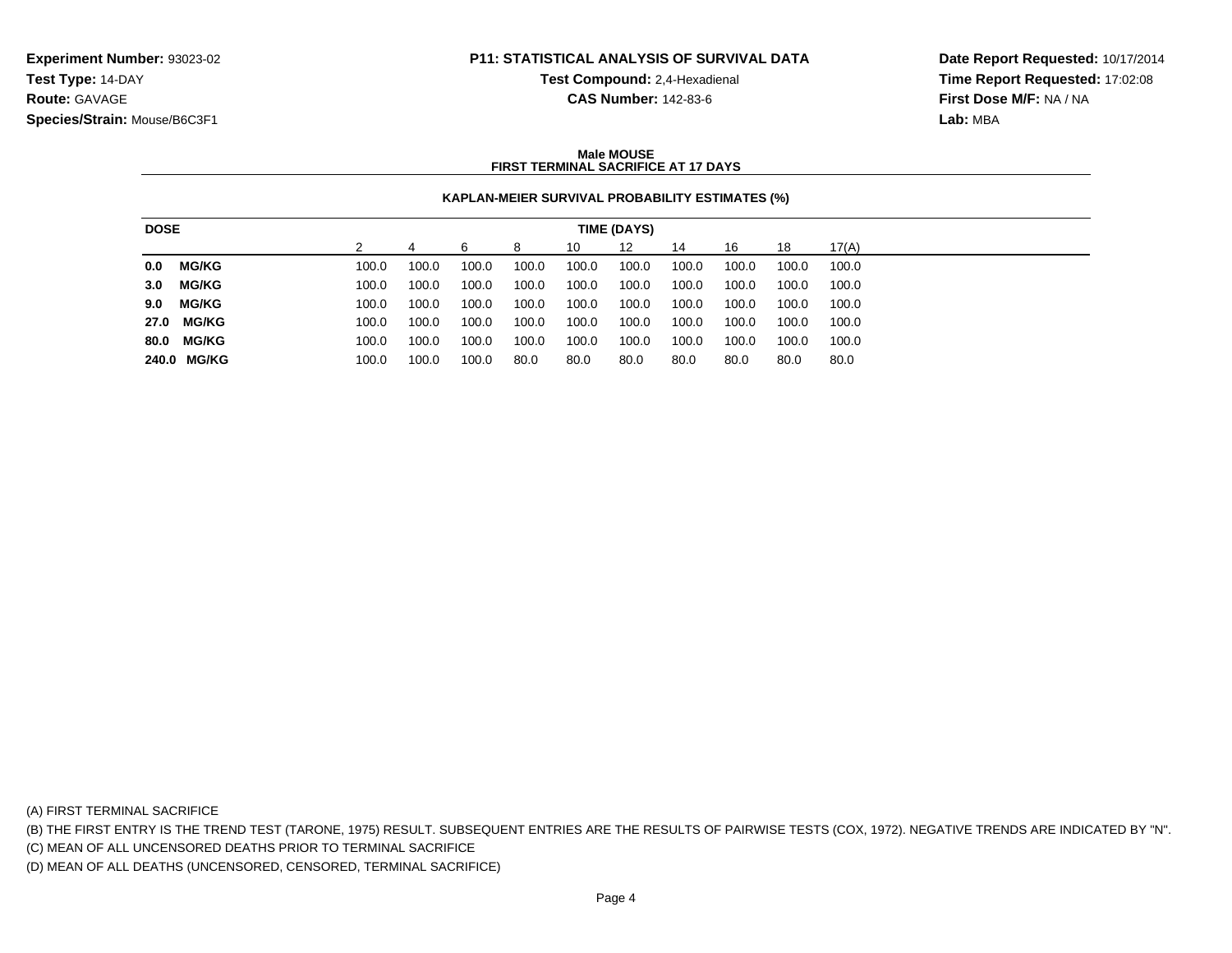# **P11: STATISTICAL ANALYSIS OF SURVIVAL DATA**

**Test Compound:** 2,4-Hexadienal **CAS Number:** 142-83-6

**Date Report Requested:** 10/17/2014**Time Report Requested:** 17:02:08**First Dose M/F:** NA / NA**Lab:** MBA

#### **Male MOUSEFIRST TERMINAL SACRIFICE AT 17 DAYS**

# **SURVIVAL SUMMARY STATISTICS**

| <b>DOSE</b>                           | <b>MG/KG</b><br>0.0 | <b>MG/KG</b><br>3.0    | <b>MG/KG</b><br>9.0 | 27.0 MG/KG |  |
|---------------------------------------|---------------------|------------------------|---------------------|------------|--|
| SURVIVAL AT END OF STUDY              | 100.0%              | 100.0%                 | 100.0%              | 100.0%     |  |
| (KAPLAN-MEIER)                        |                     |                        |                     |            |  |
| <b>SIGNIFICANCE (B)</b>               | $P=0.239$           | $\cdots \cdots \cdots$ | $\cdots$            | -----      |  |
| (LIFE TABLE)                          |                     |                        |                     |            |  |
| <b>MEAN DAY OF NATURAL DEATHS (C)</b> |                     |                        |                     |            |  |
| (STANDARD ERROR)                      | $\left( . \right)$  | (.)                    |                     | (.)        |  |
| <b>MEAN LIFE SPAN (D)</b>             | 17.0                | 17.0                   | 17.0                | 17.0       |  |
| (STANDARD ERROR)                      | (0.0)               | (0.0)                  | (0.0)               | (0.0)      |  |

(A) FIRST TERMINAL SACRIFICE

(B) THE FIRST ENTRY IS THE TREND TEST (TARONE, 1975) RESULT. SUBSEQUENT ENTRIES ARE THE RESULTS OF PAIRWISE TESTS (COX, 1972). NEGATIVE TRENDS ARE INDICATED BY "N".

(C) MEAN OF ALL UNCENSORED DEATHS PRIOR TO TERMINAL SACRIFICE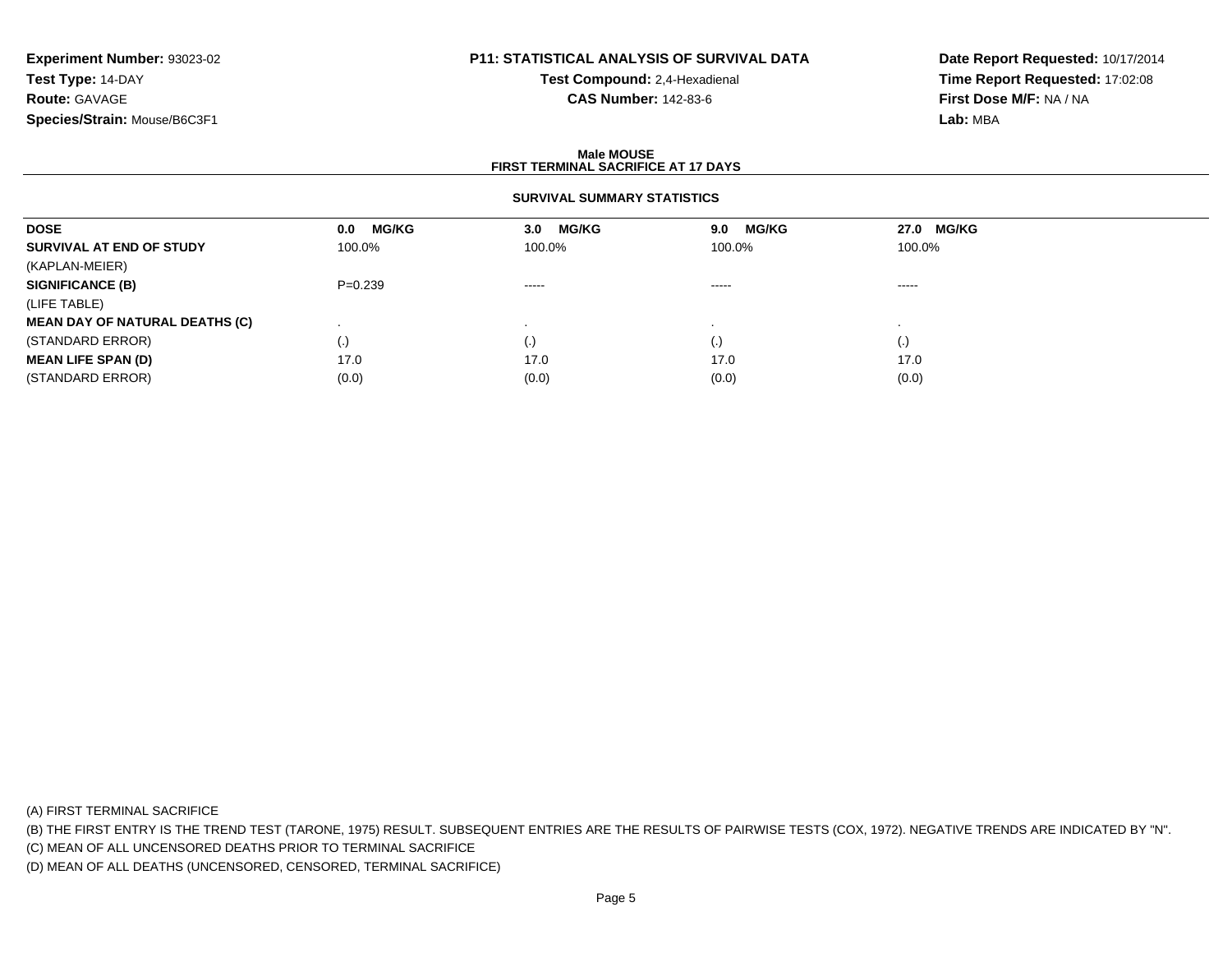# **P11: STATISTICAL ANALYSIS OF SURVIVAL DATA**

**Test Compound:** 2,4-Hexadienal **CAS Number:** 142-83-6

**Date Report Requested:** 10/17/2014**Time Report Requested:** 17:02:08**First Dose M/F:** NA / NA**Lab:** MBA

#### **Male MOUSEFIRST TERMINAL SACRIFICE AT 17 DAYS**

| <b>DOSE</b>                           | 80.0 MG/KG | 240.0 MG/KG |
|---------------------------------------|------------|-------------|
| SURVIVAL AT END OF STUDY              | 100.0%     | 80.0%       |
| (KAPLAN-MEIER)                        |            |             |
| <b>SIGNIFICANCE (B)</b>               | -----      | $P = 1.000$ |
| (LIFE TABLE)                          |            |             |
| <b>MEAN DAY OF NATURAL DEATHS (C)</b> |            | 7.0         |
| (STANDARD ERROR)                      | $\cdot$    | (.)         |
| <b>MEAN LIFE SPAN (D)</b>             | 17.0       | 15.0        |
| (STANDARD ERROR)                      | (0.0)      | (2.0)       |

(A) FIRST TERMINAL SACRIFICE

(B) THE FIRST ENTRY IS THE TREND TEST (TARONE, 1975) RESULT. SUBSEQUENT ENTRIES ARE THE RESULTS OF PAIRWISE TESTS (COX, 1972). NEGATIVE TRENDS ARE INDICATED BY "N".

(C) MEAN OF ALL UNCENSORED DEATHS PRIOR TO TERMINAL SACRIFICE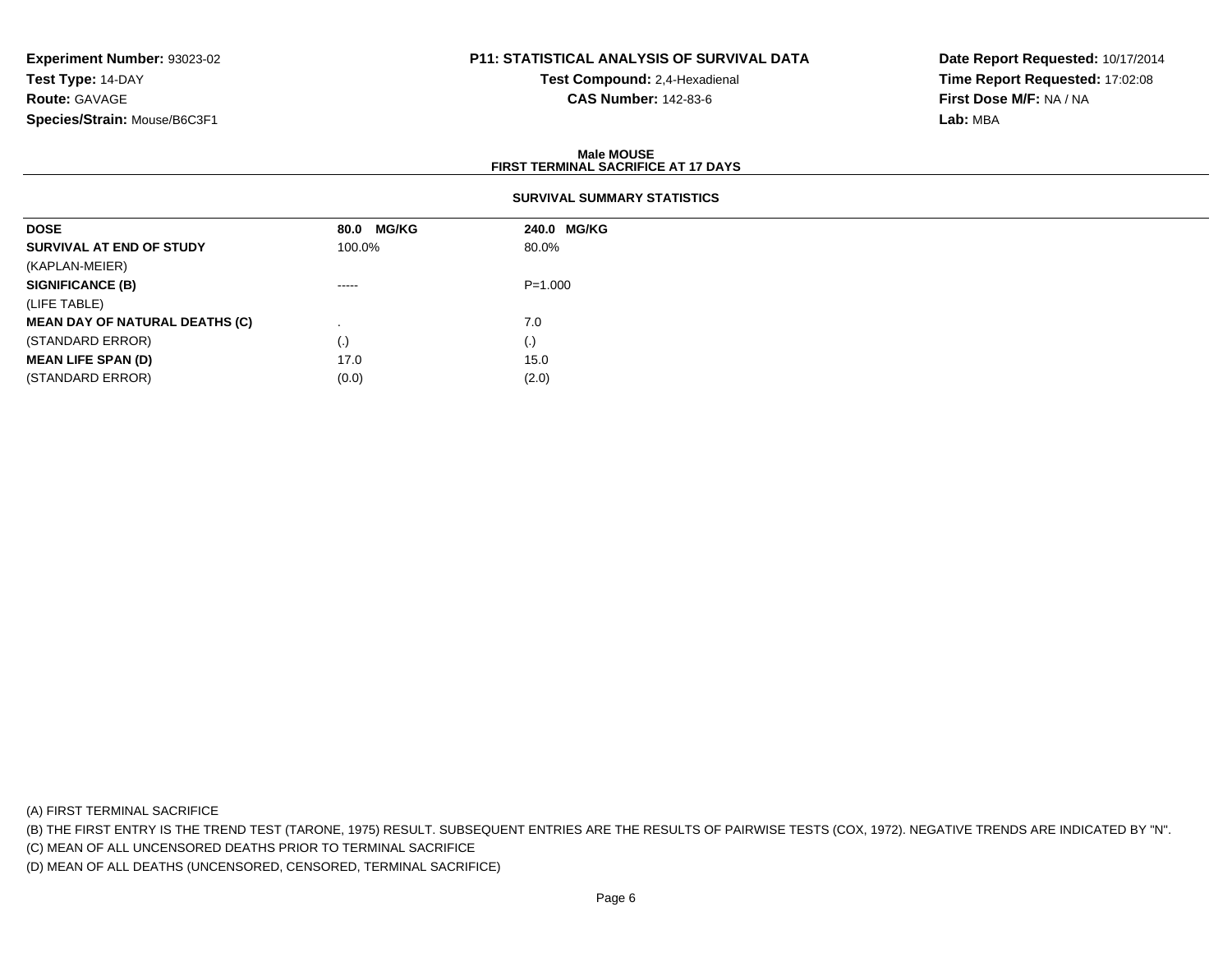# **P11: STATISTICAL ANALYSIS OF SURVIVAL DATA**

**Test Compound:** 2,4-Hexadienal **CAS Number:** 142-83-6

**Date Report Requested:** 10/17/2014**Time Report Requested:** 17:02:08**First Dose M/F:** NA / NA**Lab:** MBA

#### **Female MOUSE FIRST TERMINAL SACRIFICE AT 17 DAYSINDIVIDUAL SURVIVAL TIMES (DAYS)**

|                                                |                     | INDIVIDUAL SURVIVAL TIMES (DAYS) |                   |  |
|------------------------------------------------|---------------------|----------------------------------|-------------------|--|
| <b>MG/KG</b><br>$DOSE = 0.0$<br><b>TOTAL 5</b> | UNCENSORED DEATHS 0 | CENSORED DEATHS 0                | <b>TERMINAL 5</b> |  |
| UNCENSORED DEATH DAYS                          |                     |                                  |                   |  |
| none                                           |                     |                                  |                   |  |
| <b>CENSORED DEATH DAYS</b>                     |                     |                                  |                   |  |
| none                                           |                     |                                  |                   |  |
| <b>MG/KG</b><br>$DOSE = 3.0$                   |                     |                                  |                   |  |
| <b>TOTAL 5</b>                                 | UNCENSORED DEATHS 0 | <b>CENSORED DEATHS 1</b>         | <b>TERMINAL 4</b> |  |
| <b>UNCENSORED DEATH DAYS</b>                   |                     |                                  |                   |  |
| none                                           |                     |                                  |                   |  |
| <b>CENSORED DEATH DAYS</b>                     |                     |                                  |                   |  |
| 4                                              |                     |                                  |                   |  |
| <b>MG/KG</b><br>$DOSE = 9.0$                   |                     |                                  |                   |  |
| <b>TOTAL 5</b>                                 | UNCENSORED DEATHS 0 | CENSORED DEATHS 0                | <b>TERMINAL 5</b> |  |
| <b>UNCENSORED DEATH DAYS</b>                   |                     |                                  |                   |  |
| none                                           |                     |                                  |                   |  |
| <b>CENSORED DEATH DAYS</b>                     |                     |                                  |                   |  |
| none                                           |                     |                                  |                   |  |
| $DOSE = 27.0$ MG/KG                            |                     |                                  |                   |  |
| <b>TOTAL 5</b>                                 | UNCENSORED DEATHS 0 | CENSORED DEATHS 0                | <b>TERMINAL 5</b> |  |
| <b>UNCENSORED DEATH DAYS</b>                   |                     |                                  |                   |  |
| none                                           |                     |                                  |                   |  |
| <b>CENSORED DEATH DAYS</b>                     |                     |                                  |                   |  |
| none                                           |                     |                                  |                   |  |

(A) FIRST TERMINAL SACRIFICE

(B) THE FIRST ENTRY IS THE TREND TEST (TARONE, 1975) RESULT. SUBSEQUENT ENTRIES ARE THE RESULTS OF PAIRWISE TESTS (COX, 1972). NEGATIVE TRENDS ARE INDICATED BY "N".

(C) MEAN OF ALL UNCENSORED DEATHS PRIOR TO TERMINAL SACRIFICE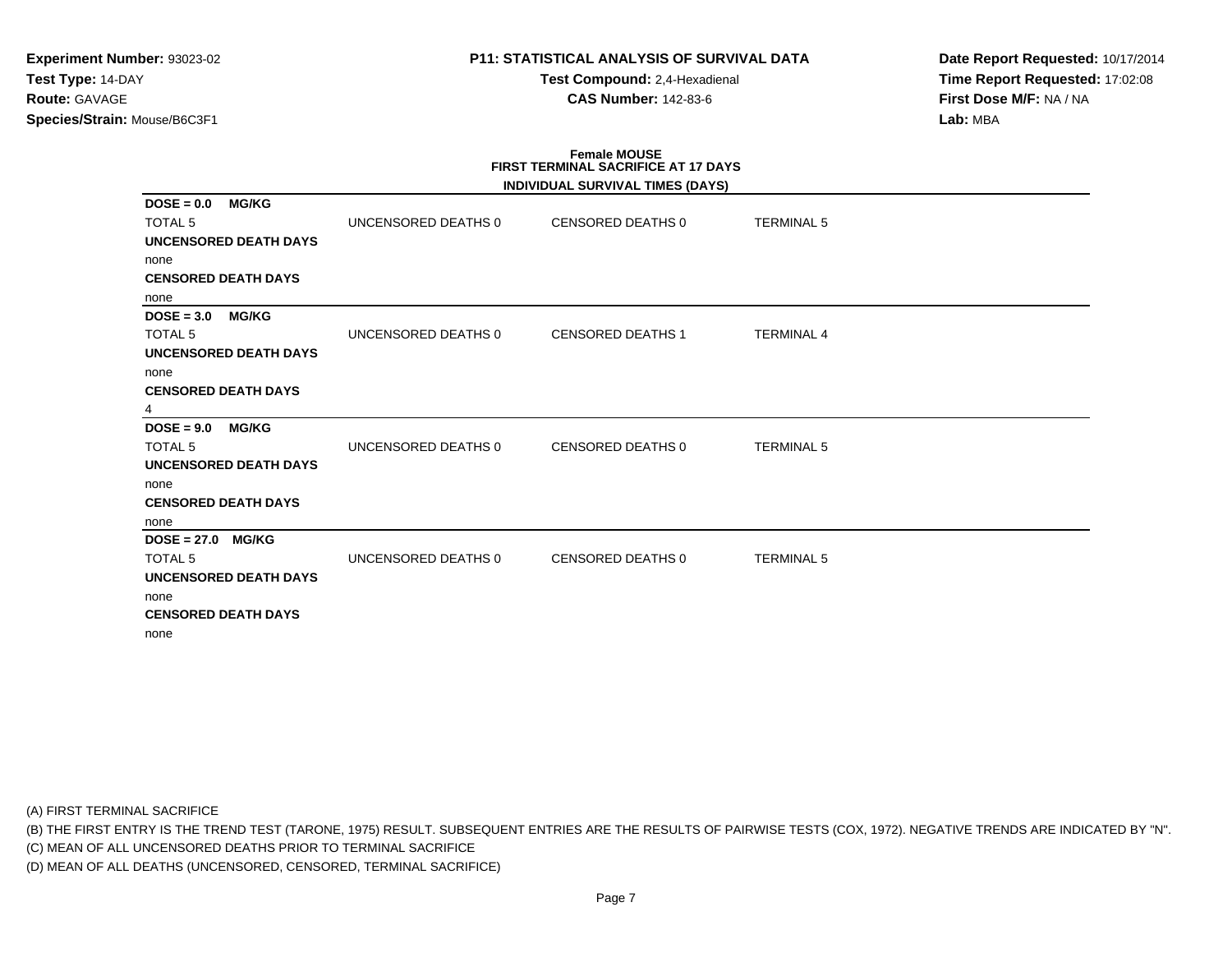# **P11: STATISTICAL ANALYSIS OF SURVIVAL DATA**

**Test Compound:** 2,4-Hexadienal **CAS Number:** 142-83-6

**Date Report Requested:** 10/17/2014**Time Report Requested:** 17:02:08**First Dose M/F:** NA / NA**Lab:** MBA

# **Female MOUSE FIRST TERMINAL SACRIFICE AT 17 DAYSINDIVIDUAL SURVIVAL TIMES (DAYS)**

| <b>MG/KG</b><br>$DOSE = 80.0$ |                     |                   |                   |
|-------------------------------|---------------------|-------------------|-------------------|
| TOTAL 5                       | UNCENSORED DEATHS 0 | CENSORED DEATHS 0 | <b>TERMINAL 5</b> |
| UNCENSORED DEATH DAYS         |                     |                   |                   |
| none                          |                     |                   |                   |
| <b>CENSORED DEATH DAYS</b>    |                     |                   |                   |
| none                          |                     |                   |                   |
|                               |                     |                   |                   |
| $DOSE = 240.0$ MG/KG          |                     |                   |                   |
| TOTAL <sub>5</sub>            | UNCENSORED DEATHS 1 | CENSORED DEATHS 0 | <b>TERMINAL 4</b> |
| <b>UNCENSORED DEATH DAYS</b>  |                     |                   |                   |
| 10                            |                     |                   |                   |
| <b>CENSORED DEATH DAYS</b>    |                     |                   |                   |

(A) FIRST TERMINAL SACRIFICE

(B) THE FIRST ENTRY IS THE TREND TEST (TARONE, 1975) RESULT. SUBSEQUENT ENTRIES ARE THE RESULTS OF PAIRWISE TESTS (COX, 1972). NEGATIVE TRENDS ARE INDICATED BY "N".

(C) MEAN OF ALL UNCENSORED DEATHS PRIOR TO TERMINAL SACRIFICE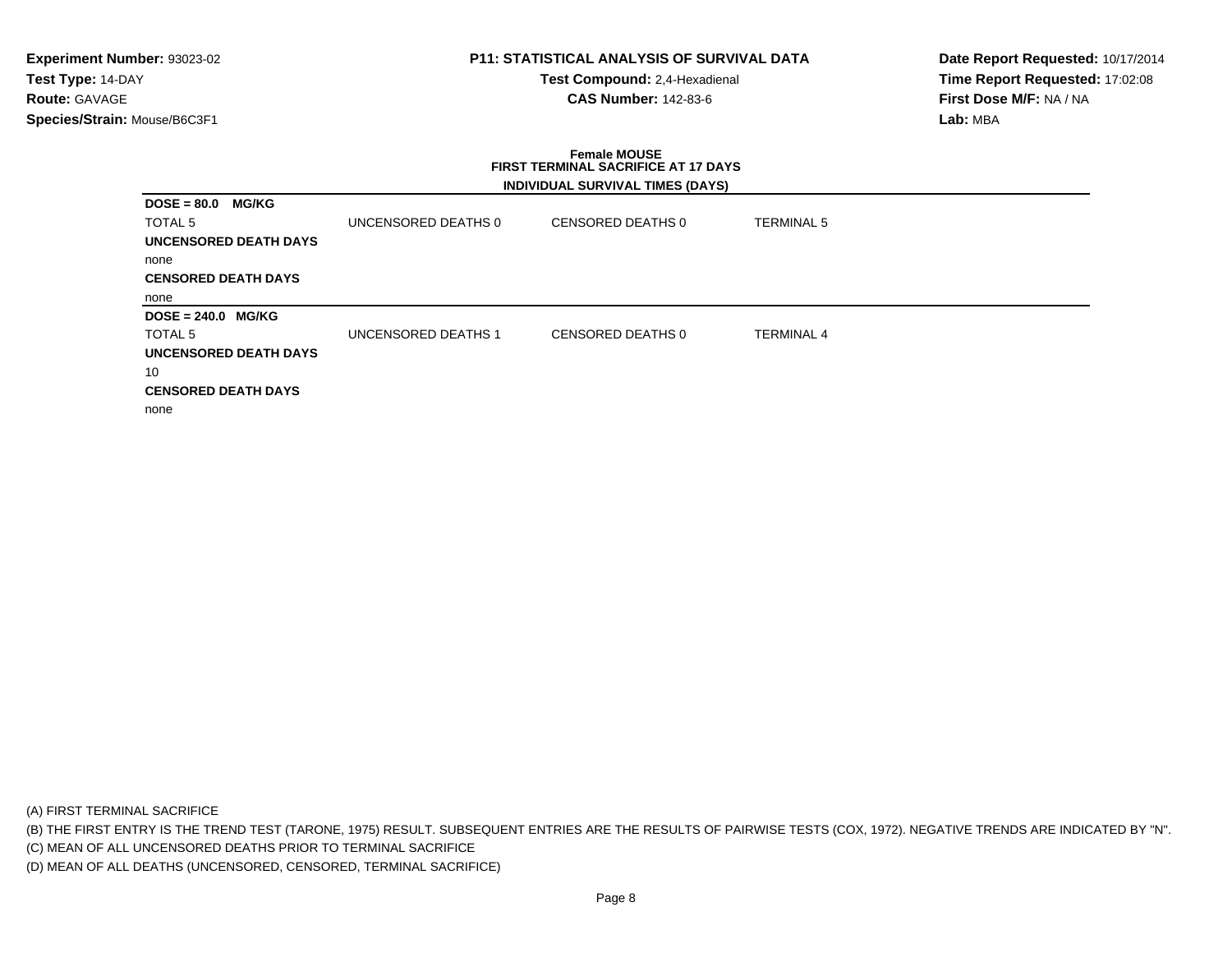# **P11: STATISTICAL ANALYSIS OF SURVIVAL DATA**

**Test Compound:** 2,4-Hexadienal

**CAS Number:** 142-83-6

**Date Report Requested:** 10/17/2014**Time Report Requested:** 17:02:08**First Dose M/F:** NA / NA**Lab:** MBA

### **Female MOUSEFIRST TERMINAL SACRIFICE AT 17 DAYS**

# **KAPLAN-MEIER SURVIVAL PROBABILITY ESTIMATES (%)**

| <b>DOSE</b> |              | TIME (DAYS) |       |       |       |       |       |       |       |       |       |       |
|-------------|--------------|-------------|-------|-------|-------|-------|-------|-------|-------|-------|-------|-------|
|             |              |             |       |       |       | 8     | 10    | 12    | 14    | 16    | 18    | 17(A) |
| 0.0         | <b>MG/KG</b> |             | 100.0 | 100.0 | 100.0 | 100.0 | 100.0 | 100.0 | 100.0 | 100.0 | 100.0 | 100.0 |
| 3.0         | MG/KG        |             | 100.0 | 100.0 | 100.0 | 100.0 | 100.0 | 100.0 | 100.0 | 100.0 | 100.0 | 100.0 |
| 9.0         | <b>MG/KG</b> |             | 100.0 | 100.0 | 100.0 | 100.0 | 100.0 | 100.0 | 100.0 | 100.0 | 100.0 | 100.0 |
|             | 27.0 MG/KG   |             | 100.0 | 100.0 | 100.0 | 100.0 | 100.0 | 100.0 | 100.0 | 100.0 | 100.0 | 100.0 |
| 80.0        | <b>MG/KG</b> |             | 100.0 | 100.0 | 100.0 | 100.0 | 100.0 | 100.0 | 100.0 | 100.0 | 100.0 | 100.0 |
|             | 240.0 MG/KG  |             | 100.0 | 100.0 | 100.0 | 100.0 | 80.0  | 80.0  | 80.0  | 80.0  | 80.0  | 80.0  |

(A) FIRST TERMINAL SACRIFICE

(B) THE FIRST ENTRY IS THE TREND TEST (TARONE, 1975) RESULT. SUBSEQUENT ENTRIES ARE THE RESULTS OF PAIRWISE TESTS (COX, 1972). NEGATIVE TRENDS ARE INDICATED BY "N".

(C) MEAN OF ALL UNCENSORED DEATHS PRIOR TO TERMINAL SACRIFICE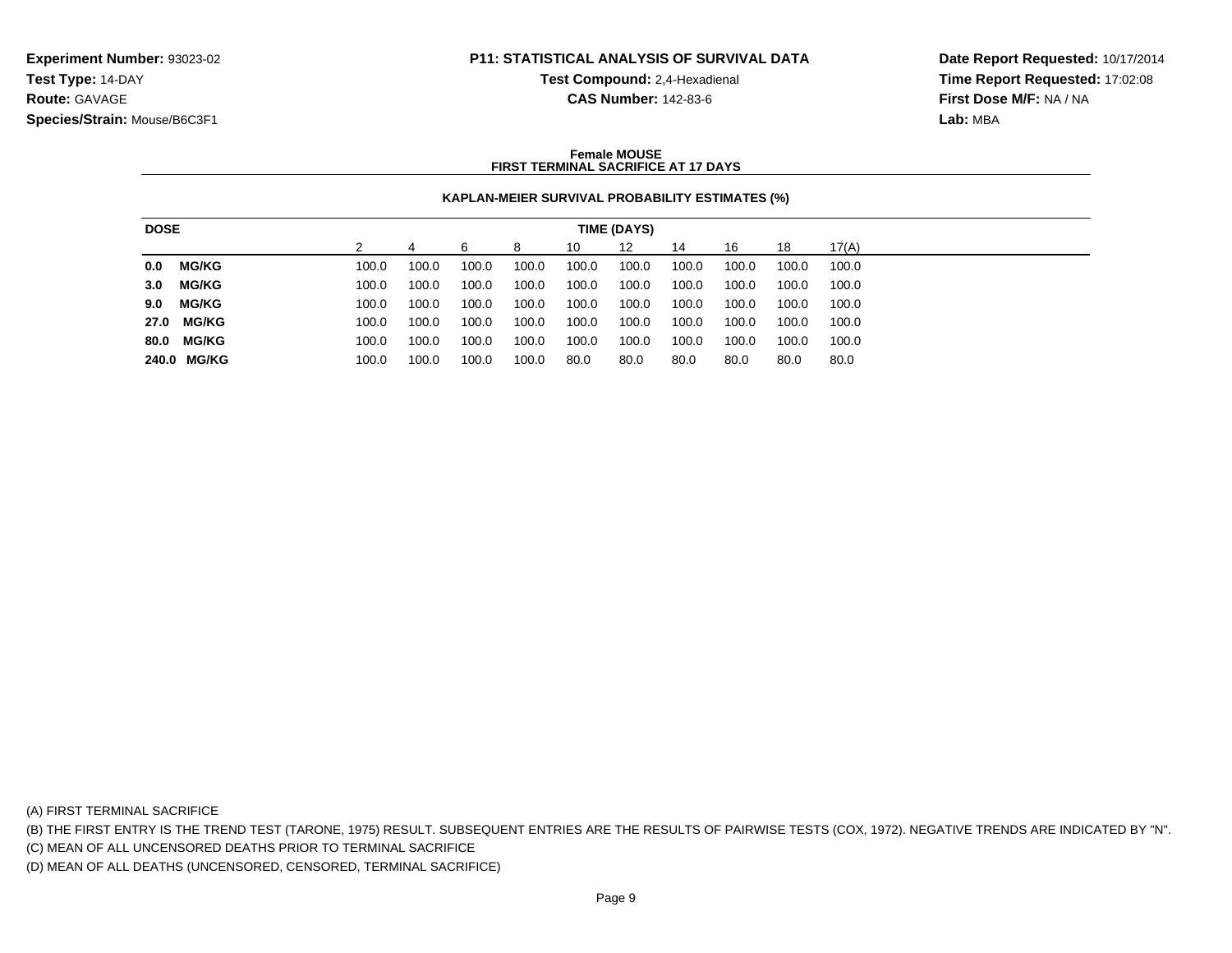# **P11: STATISTICAL ANALYSIS OF SURVIVAL DATA**

**Test Compound:** 2,4-Hexadienal **CAS Number:** 142-83-6

**Date Report Requested:** 10/17/2014**Time Report Requested:** 17:02:08**First Dose M/F:** NA / NA**Lab:** MBA

#### **Female MOUSEFIRST TERMINAL SACRIFICE AT 17 DAYS**

# **SURVIVAL SUMMARY STATISTICS**

| <b>DOSE</b>                           | <b>MG/KG</b><br>0.0 | <b>MG/KG</b><br>3.0    | <b>MG/KG</b><br>9.0 | 27.0 MG/KG |  |
|---------------------------------------|---------------------|------------------------|---------------------|------------|--|
| SURVIVAL AT END OF STUDY              | 100.0%              | 100.0%                 | 100.0%              | 100.0%     |  |
| (KAPLAN-MEIER)                        |                     |                        |                     |            |  |
| <b>SIGNIFICANCE (B)</b>               | $P=0.252$           | $\cdots \cdots \cdots$ | $\cdots$            | -----      |  |
| (LIFE TABLE)                          |                     |                        |                     |            |  |
| <b>MEAN DAY OF NATURAL DEATHS (C)</b> |                     |                        |                     |            |  |
| (STANDARD ERROR)                      | $\left( . \right)$  | (.)                    | $\cdot$             | (.)        |  |
| <b>MEAN LIFE SPAN (D)</b>             | 17.0                | 14.4                   | 17.0                | 17.0       |  |
| (STANDARD ERROR)                      | (0.0)               | (2.6)                  | (0.0)               | (0.0)      |  |

(A) FIRST TERMINAL SACRIFICE

(B) THE FIRST ENTRY IS THE TREND TEST (TARONE, 1975) RESULT. SUBSEQUENT ENTRIES ARE THE RESULTS OF PAIRWISE TESTS (COX, 1972). NEGATIVE TRENDS ARE INDICATED BY "N".

(C) MEAN OF ALL UNCENSORED DEATHS PRIOR TO TERMINAL SACRIFICE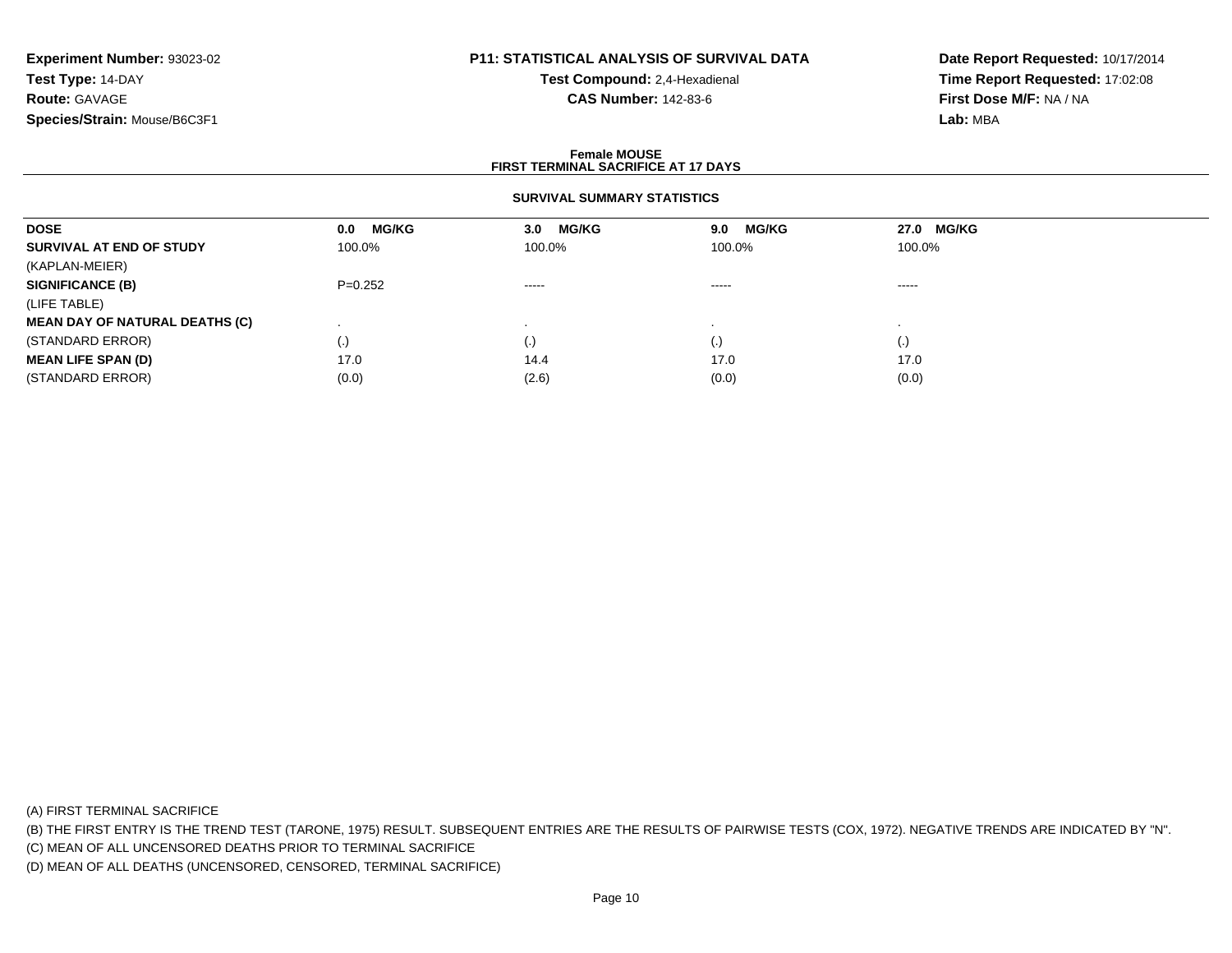# **P11: STATISTICAL ANALYSIS OF SURVIVAL DATA**

**Test Compound:** 2,4-Hexadienal **CAS Number:** 142-83-6

**Date Report Requested:** 10/17/2014**Time Report Requested:** 17:02:08**First Dose M/F:** NA / NA**Lab:** MBA

#### **Female MOUSEFIRST TERMINAL SACRIFICE AT 17 DAYS**

# **SURVIVAL SUMMARY STATISTICS**

| <b>DOSE</b>                           | 80.0 MG/KG | 240.0 MG/KG |
|---------------------------------------|------------|-------------|
| SURVIVAL AT END OF STUDY              | 100.0%     | 80.0%       |
| (KAPLAN-MEIER)                        |            |             |
| <b>SIGNIFICANCE (B)</b>               | $\cdots$   | $P = 1.000$ |
| (LIFE TABLE)                          |            |             |
| <b>MEAN DAY OF NATURAL DEATHS (C)</b> |            | 10.0        |
| (STANDARD ERROR)                      | $\cdot$    | (.)         |
| <b>MEAN LIFE SPAN (D)</b>             | 17.0       | 15.6        |
| (STANDARD ERROR)                      | (0.0)      | (1.4)       |

(A) FIRST TERMINAL SACRIFICE

(B) THE FIRST ENTRY IS THE TREND TEST (TARONE, 1975) RESULT. SUBSEQUENT ENTRIES ARE THE RESULTS OF PAIRWISE TESTS (COX, 1972). NEGATIVE TRENDS ARE INDICATED BY "N".

(C) MEAN OF ALL UNCENSORED DEATHS PRIOR TO TERMINAL SACRIFICE